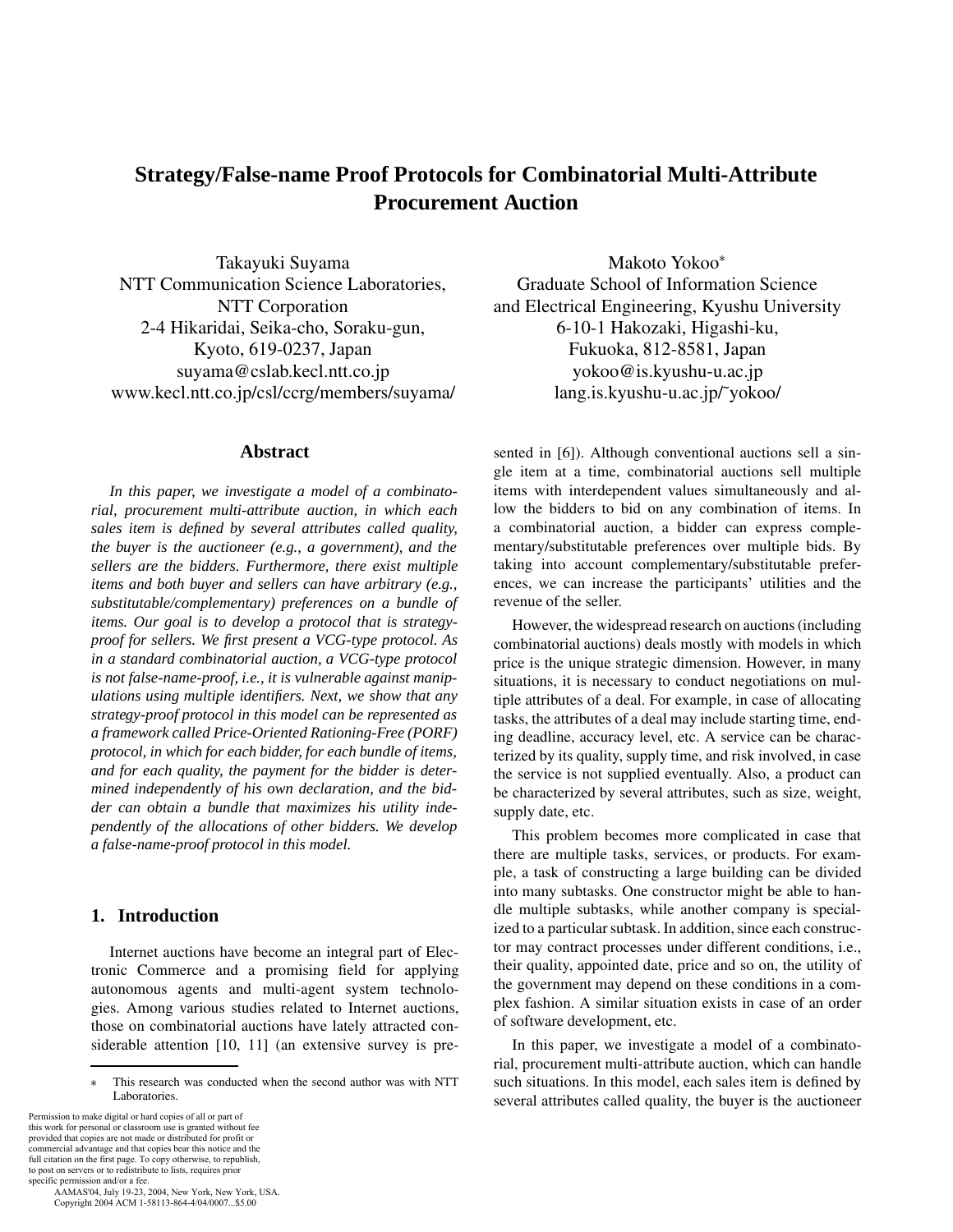(e.g., a government), and the sellers are the bidders. Furthermore, there exist multiple items and both buyer and sellers can have arbitrary (e.g., substitutable/complementary) preferences on a bundle of items. As far as the authors are aware, there has been no study that treats combinatorial, procurement multi-attribute auction so far.

In this paper, we assume that the preference/type of the buyer is known and set our goal to develop strategy-proof protocols for sellers. This assumption is natural in case of the procurement of the government, etc. Except for this assumption, our model is quite general. For example, the quality of a task can have arbitrary dimensions. Also, there is no restriction on the possible types of the cost function of a seller.

A protocol is strategy-proof if, for each bidder, declaring his1 true evaluation values is a *dominant strategy*, i.e., an optimal strategy regardless of the actions of other bidders. In theory, the revelation principle states that in the design of an auction protocol, we can restrict our attention to strategy-proof protocols without loss of generality [9]. In other words, if a certain property (e.g., Pareto efficiency) can be achieved using some auction protocol in a dominantstrategy equilibrium, i.e., a combination of dominant strategies of bidders, the property can also be achieved using a strategy-proof auction protocol. A strategy-proof protocol is also practically useful for applying to Internet auctions. For example, if we use the first-price sealed-bid auction (which is not strategy-proof), the bidding prices must be securely concealed until the auction is closed. On the other hand, if we use a strategy-proof protocol, knowing the bidding prices of other bidders is useless; thus, such security issues become less critical.

We first present a VCG-type protocol. Next, we show that any strategy-proof protocol in this model can be represented as a framework called Price-Oriented Rationing-Free (PORF) protocol [13], in which for each bidder, for each bundle of items, and for each quality, the payment for the bidder is determined independently of his own declaration, and the bidder can obtain a bundle that maximizes his utility independently of the allocations of other bidders.

Electronic bidding via network becomes popular for procurement auctions. Since auction procedures can be efficiently carried out, it has been introduced very rapidly so far and it will be used more widely in the future. However, in regard to combinatorial auctions, the author pointed out the possibility of a new type of fraud called false-name bids, which utilizes the anonymity available in the Internet [15, 14]. False-name bids are bids submitted under fictitious names, e.g., multiple e-mail addresses. Such a dishonest action is very difficult to detect, since identifying each partic-

Permission to make digital or hard copies of all or part of this work for personal or classroom use is granted without fee provided that copies are not made or distributed for profit or commercial advantage and that copies bear this notice and the full citation on the first page. To copy otherwise, to republish, to post on servers or to redistribute to lists, requires prior specific permission and/or a fee.

 AAMAS'04, July 19-23, 2004, New York, New York, USA. Copyright 2004 ACM 1-58113-864-4/04/0007...\$5.00

ipant on the Internet is virtually impossible.

We say a protocol is *false-name-proof* if, for each bidder, declaring his/her true evaluation values using a single identifier (although the bidder can use multiple identifiers) is a dominant strategy. As for strategy-proof protocols, the revelation principle holds for false-name-proof protocols [15]. Thus, we can restrict our attention to false-name-proof protocols without loss of generality.

The VCG is not false-name-proof in case of combinatorial auctions, i.e., it is vulnerable against manipulations using multiple identifiers. This problem becomes a more serious one in the procurement auction. For example, let us consider the task allocation problem. The number of tasks is one hundred, there is no attribute except their prices, and there are two companies. When company 1 carries out all tasks, the cost is 100, and when company 2 does them, the cost is 110. When using the VCG, company 1 are assigned all tasks and the payment is 110. On the other hand, if company 1 makes 100 fictitious companies and each fictitious company bids one task with cost 1, then VCG allocates one task at the payment 11 to each fictitious company, respectively. In this case, the total payment is 1,100. In this paper, we also develop a false-name-proof protocol in this model.

The rest of this paper is organized as follows. We show the related works in Section 2. Then, we describe our auction model in Section 3. In Section 4, we develop a VCG type protocol to this problem. In Section 5, we show that any strategy-proof protocol in this model can be represented as PORF protocol. In Section 6, we develop a false-nameproof protocol. In Section 7, we discuss the proposed protocols, then in Section 8, we present our conclusions.

# **2. Related Works**

So far, very little theoretical work has been conducted on multi-attribute auctions. One notable exception is the work of Che [2]. In [2], bidders bid on both price and quality, and bids are evaluated by a scoring rule designed by a buyer. In addition, first score and second score sealed bid auctions were proposed. However, in this work, the quality is assumed to be one-dimensional. Furthermore, multiple tasks cannot be treated.

Protocols and strategies of multi-attribute english auction were proposed in [4], then strategy with a deadline was studied in [5]. In these studies, processes of auctions are sequential, and they provide the automated bidder agents and their strategies. The value of the quality is extended in two dimensions. However, in this case also multiple tasks cannot be treated.

On the other hand, these works consider the incentive issues of the buyer, while we assume the type of the buyer is public. Also, these works propose non-direct revelation mechanisms, which require less exposure of private infor-

<sup>1</sup> We use pronoun "he" to represent a seller/bidder and pronoun "she" to represent the buyer.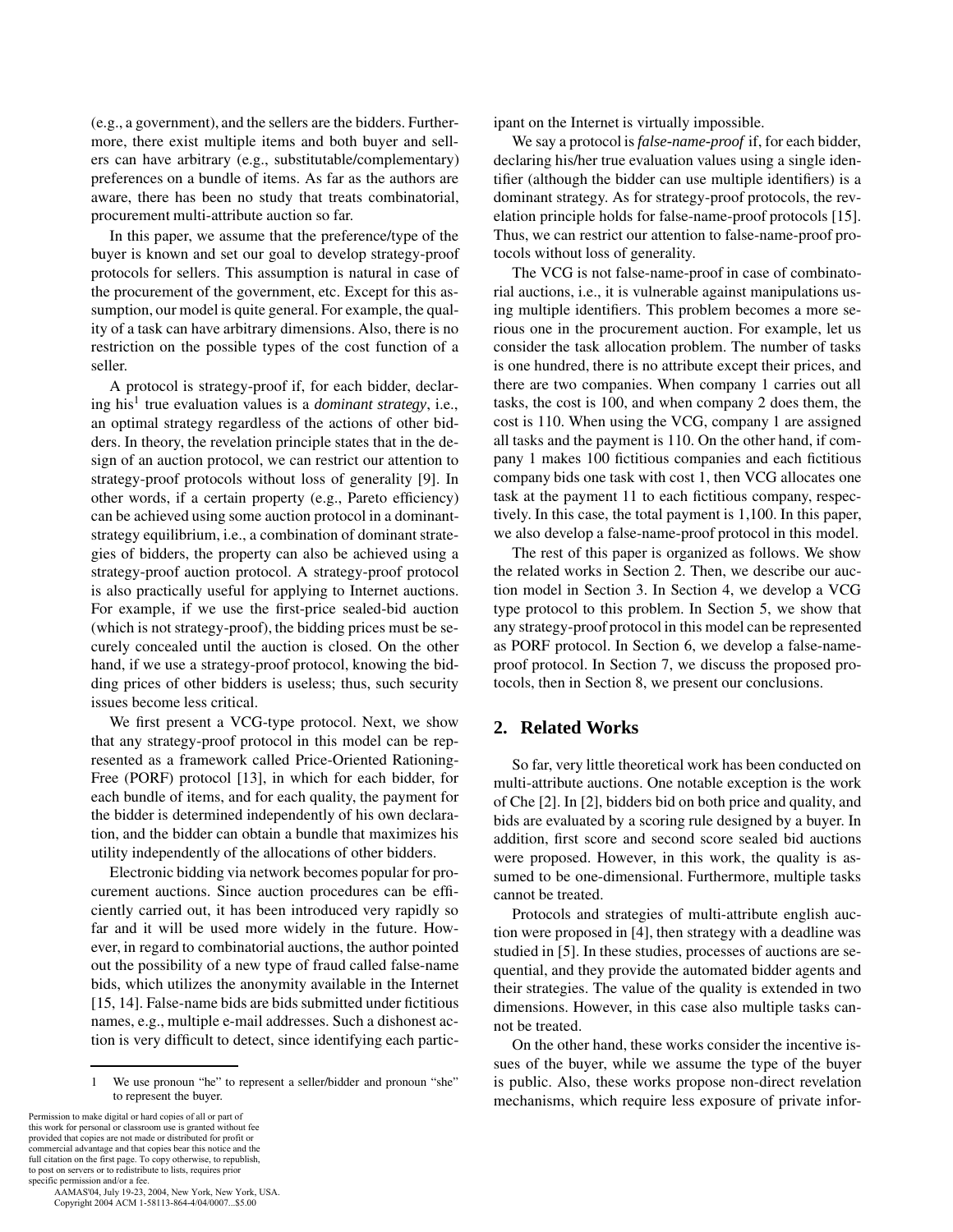mation than direct revelation protocols developed in this paper.

Bichler [1] carried out an experimental analysis of multi-attribute auctions, showing through experiments that the utility scores achieved in multi-attribute auctions were higher than those of single-attribute auctions.

# **3. Model**

In this section, we describe the model of a combinatorial multi-attribute procurement auction.

- $\bullet$  There exists a single buyer 0.
- There exists a set of sellers/bidders  $N = \{1, 2, \ldots, n\}.$
- There exists a set of tasks  $T = \{t_1, \ldots, t_m\}.$
- Each bidder *i* privately observes his type  $\theta_i$ , which is drawn from a set  $\Theta$ .
- For each task  $t_i$ , quality  $q_i \in Q$  is defined.
- A possible allocation of tasks to bidders is represented as  $B = (B_1, \ldots, B_n)$ , where  $B_i \subseteq T$  and for  $i \neq k$ , We  $B_i \cap B_k = \emptyset$  holds.
- A profile of qualities is represented as  $\overrightarrow{q}=(q_1,\ldots,q_m).$
- For a quality profile  $\overrightarrow{q}$  and bundle  $B_i$  $=$  $\{t_{i,1}, t_{i,2}, \ldots\}$ , we represent a projection of B onto  $\overrightarrow{q}$  as  $\overrightarrow{q}_{B_i} = (q_{t_{i,1}}, q_{t_{i,2}}, \ldots).$
- The cost of bidder *i* when the allocation is  $B_i$ and the achieved quality profile is  $\overrightarrow{q}_{B_i}$  is represented as  $c(\theta_i, B_i, \overrightarrow{q}_{B_i})$ . We assume c is normalized as  $c(\theta_i, \emptyset, ...) = 0$ .
- $\bullet$  The gross utility of buyer 0 when the obtained quality profile is  $\vec{q}$  is represented as  $V(\vec{q})$ .
- $\bullet$  The payment from the buyer to each seller/bidder *i* is represented as  $p_i$ .
- We assume each participant's utility is quasi-linear, i.e., for each seller i, his utility is represented as  $p_i$  –  $c(\theta_i, B_i, \overrightarrow{q}_{B_i})$ . Also, for the buyer, her (net) utility is  $V(\overrightarrow{q}) - \sum_{i \in N} p_i.$
- For an unallocated task  $t_i$ , we assume the quality of  $t_i$ is  $q_0 \in Q$ . V is normalized by  $V(\vec{q}_0) = 0$  as  $\vec{q}_0 =$  $(q_0,q_0,\ldots,q_0).$

Please note that although there is only one parameter  $q_i$ for representing the quality of task  $t_i$ , it does not mean our model can handle only one-dimensional quality, i.e.,  $q_i$  can be a vector of multiple attributes.

In a traditional definition [8], an auction protocol is (dominant-strategy) *incentive compatible* (or

Permission to make digital or hard copies of all or part of this work for personal or classroom use is granted without fee provided that copies are not made or distributed for profit or commercial advantage and that copies bear this notice and the full citation on the first page. To copy otherwise, to republish, to post on servers or to redistribute to lists, requires prior

specific permission and/or a fee. AAMAS'04, July 19-23, 2004, New York, New York, USA. Copyright 2004 ACM 1-58113-864-4/04/0007...\$5.00

*strategy-proof*) if declaring the true type/evaluation values is a dominant strategy for each bidder, i.e., an optimal strategy regardless of the actions of other bidders.

In this paper, we extend the traditional definition of incentive compatibility so that it can address false-name bid manipulations, i.e., we define that an auction protocol is (dominant-strategy) incentive compatible if declaring the true type *by using a single identifier* is a dominant strategy for each bidder. To distinguish between the traditional and extended definitions of incentive compatibility, we refer to the traditional definition as strategy-proof and to the extended definition as *false-name-proof*.

An auction protocol is *individually rational* if no bidder suffers any loss in a dominant-strategy equilibrium, i.e., the cost never exceeds the payment. In a private value auction, individual rationality is indispensable; no bidder wants to participate in an auction where he might be payed less money than what he spent to achieve the task. Therefore, in this paper, we restrict our attention to individually rational protocols. Also, we restrict our attention to deterministic protocols, which always obtain the same outcome for the same input.

 $\frac{a}{c}$  author has proved that there exists no false-name-proof pro-We say an auction protocol is *Pareto efficient* when the sum of all participants' utilities (including that of the auctioneer), i.e., the social surplus, is maximized in a dominantstrategy equilibrium. In our model, the obtained social surplus is represented as  $V(\vec{q}) - \sum_{i \in N} c(\theta_i, B_i, \vec{q}, B_i)$ . The tocol that satisfies Pareto efficiency and individual rationality at the same time [15] in a combinatorial auction. Therefore, we need to sacrifice efficiency to some extent when false-name bids are possible.

An example of this model is shown below.

**Example 1** *There are two bidders*  $N = \{1, 2\}$ *, two tasks*  $T = \{t_1, t_2\}$  and quality profile  $\overrightarrow{q} = (q_1, q_2)$ . In this  $case, we assume q<sub>i</sub> is one-dimensional. For example, the$ *cost functions of bidder 1 can be represented as follows.*

- $c(\theta_1, \{i_1\}, \{q_1\}) = \frac{1}{4}q_1$
- $c(\theta_1, {\{t_2\}, (q_2)) = \frac{1}{2}q_2$
- $c(\sigma_1, \{i_1, i_2\}, (q_1, q_2)) = \frac{1}{4}q_1 + \frac{1}{4}q_2$

 *is always greater than that of bidder 1. When both and*  $is V((4,4)) - c(\theta_1, \{t_1, t_2\}, (4,4)) = 2.$ Assume that  $V(\overrightarrow{q}) = \sum_i \sqrt{q_i}$  and the cost of bidder 2  $t_2$  are allocated to the bidder 1 with  $\vec{q} = (4, 4)$ , then the  $cost$  of bidder 1 is  $c(\theta_1, \{t_1, t_2\}, (4,4)) = 2$ . Social surplus

> *In this case, social surplus is represented as*  $(\sqrt{q_1} \frac{1}{4}q_1$ ) + ( $\sqrt{q_2}$  –  $\frac{1}{4}q_2$ ). Since this expression is maximized *with the allocation described above, this allocation satisfies Pareto efficiency.*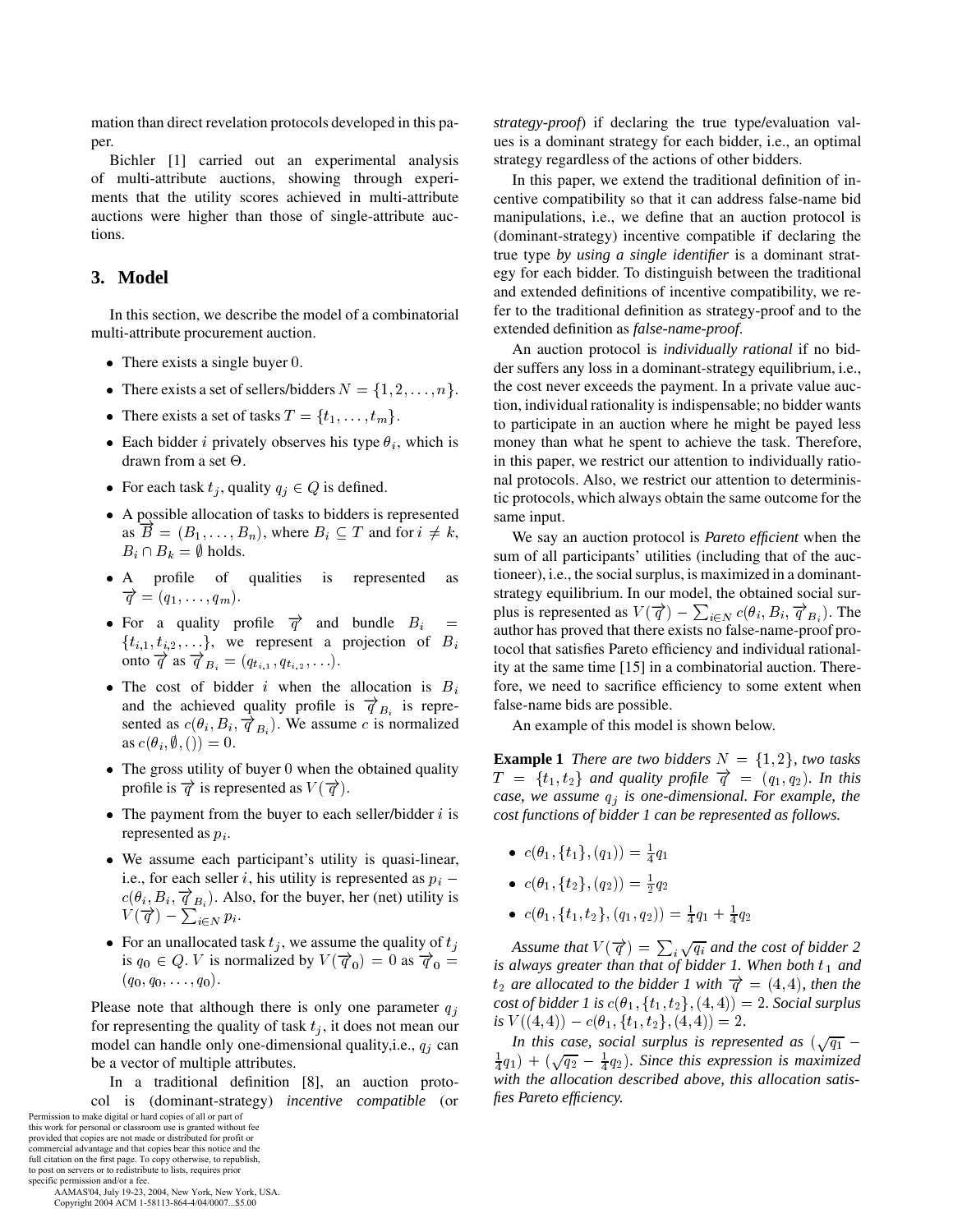# **4. VCG-type Protocol**

## **4.1. Protocol Description**

We can apply Vickrey-Clarke-Groves (VCG) mechanism [12, 7, 3] to the model described in Section 3.

Each bidder *i* declares his type  $\theta_i$ , which is not necessarily the true type  $\theta_i$ .

#### **Definition 1 (VCG)**

 *Based on declared types, an allocation and a quality profile that maximizes social surplus are calculated as follows:*

$$
(\overrightarrow{B}^*, \overrightarrow{q}^*) = \arg\max_{(\overrightarrow{B}, \overrightarrow{q})} V(\overrightarrow{q}) - \sum_{j \in N} c(\tilde{\theta}_j, B_j, \overrightarrow{q}_{B_j})
$$

*For , payment is defined as follows:*

$$
p_i = [V(\overrightarrow{q}^*) - \sum_{j \neq i} c(\tilde{\theta}_j, B_j^*, \overrightarrow{q}^*_{B_j^*})] -
$$
  

$$
[V(\overrightarrow{q}^{\sim i,*}) - \sum_{j \neq i} c(\tilde{\theta}_j, B_j^{\sim i,*}, \overrightarrow{q}^{\sim i,*}_{B_j^{\sim i,*}})]
$$

 $(B^{n+1}, \overrightarrow{q}^{\sim i,*})$  *is an allocation and quality profile that maximizes social surplus except for . More specifically, for an allocation that does not allocate a task to bidder <i>i*, *i.e.*  $B^{(1)} = (B_1, \ldots, B_{i-1}, \emptyset, B_{i+1}, \ldots, B_n),$  $B$  =  $(B \overset{\sim}{\rightarrow} , \overrightarrow{q}^{\sim i,*})$  is defined as follows:

$$
\arg\max_{(\overrightarrow{B}^{\sim i},\overrightarrow{q}^{\sim i})}V(\overrightarrow{q}^{\sim i})-\sum_{j\neq i}c(\widetilde{\theta}_j,B^{\sim i}_j,\overrightarrow{q}^{\sim i}_{B^{\sim i}_j})
$$

The proof that this protocol is strategy-proof is shown below. The utility of bidder  $i$  is written as follows.

$$
p_i - c(\theta_i, B_i^*, \overrightarrow{q}_{B_i^*}^*) =
$$
  
\n
$$
[V(\overrightarrow{q}^*) - \sum_{j \neq i} c(\tilde{\theta}_j, B_j^*, \overrightarrow{q}_{B_j^*}^*) - c(\theta_i, B_i^*, \overrightarrow{q}_{B_i^*}^*)]
$$
  
\n
$$
-[V(\overrightarrow{q}^{\sim i,*}) - \sum_{j \neq i} c(\tilde{\theta}_j, B_j^{\sim i,*}, \overrightarrow{q}_{B_j^{\sim i,*}}^{\sim i,*})]
$$

Because the second term of the equation is independent of declaration of bidder  $i$ , he can maximize his utility when he selects  $\theta_i$  which maximizes first term. On the other hand, since  $(B, \overrightarrow{q}^*)$  maximizes  $V(\overrightarrow{q}^*)$  –  $\sum_{j \in N} c(\theta_j, B_j^*, \overrightarrow{q}_{B_i^*}^*)$ , bidder *i* can maxi-mize his utility if he declares  $\theta_i = \theta_i$ . Because the first term is greater than the second term, individual rationality holds for a seller.

Some examples of the VCG mechanism are shown be-

specific permission and/or a fee. AAMAS'04, July 19-23, 2004, New York, New York, USA. Copyright 2004 ACM 1-58113-864-4/04/0007...\$5.00

**Example 2** We assume there are two bidders  $N = \{1, 2\}$ , *two tasks*  $T = \{t_1, t_2\}$  and quality profile  $\overrightarrow{q} = (q_1, q_2)$ . In *addition, we assume*  $V(\vec{q}) = V_1(q_1) + V_2(q_2)$  *holds.* Cost *functions when tasks are allocated to each bidder are shown below.*

|                                                                               | ŧо | $t_1, t_2$                                                                                               |  |
|-------------------------------------------------------------------------------|----|----------------------------------------------------------------------------------------------------------|--|
| $\begin{array}{c c} c_1 & \frac{1}{4}q_1 \\ c_2 & \frac{1}{2}q_1 \end{array}$ |    | $\frac{1}{2}q_2$ $\frac{1}{4}q_1 + \frac{1}{2}q_2$<br>$\frac{1}{4}q_2$ $\frac{1}{2}q_1 + \frac{1}{4}q_2$ |  |

*We assume that*  $V_1(q_1) = \sqrt{q_1}$ ,  $V_2(q_2) = \sqrt{q_2}$ . In this case,  $V(\overrightarrow{q}) - \sum_i c_i(q_i)$  is maximized when a task  $t_1$  is al*located to bidder 1 and a task is allocated to bidder 2.*

$$
V(\vec{q}) - \sum_{i} c_i(q_i) = V_1(q_1) + V_2(q_2) - c_1 - c_2
$$
  
=  $\sqrt{q_1} + \sqrt{q_2} - \frac{1}{4}q_1 - \frac{1}{4}q_2$   
=  $(\sqrt{q_1} - \frac{1}{4}q_1) + (\sqrt{q_2} - \frac{1}{4}q_2)$ 

*When the former part and the latter part of the equation* are independently maximized,  $V(\overrightarrow{q}) - \sum_i c_i(q_i)$  is maxi*mized. Therefore,*  $q_1^* = 4, q_2^* = 4$ .

*The payment to bidder 1 is calculated as follows. When bidder 1 is absent, the best allocation is that both tasks are allocated to bidder 2.*

$$
V(\vec{q}) - \sum_{i} c_i(q_i) = V_1(q_1) + V_2(q_2) - c_1 - c_2
$$
  
=  $(\sqrt{q_1} - \frac{1}{2}q_1) + (\sqrt{q_2} - \frac{1}{4}q_2)$ 

*In this case,*  $q_1^{\sim 1,*} = 1, q_2^{\sim 1,*} = 4$ . *Then the payment is*  $(\sqrt{4} + \sqrt{4} - 1) - (\sqrt{1} \overline{4} - 1) - (\sqrt{1} + \sqrt{4} - \frac{1}{2} \overline{1} + \sqrt{4} - \frac{1}{2} - 1) = \frac{3}{2}$ . The payment *to bidder 2 is the same as bidder 1, . The buyer's utility is*  $\sqrt{4} + \sqrt{4} - \frac{3}{2} - \frac{3}{2} = 1$ , and the bidder's utility is  $\frac{3}{2} - \frac{1}{4} \cdot 4 =$ *.*

Let us consider an example of the influence of fictitious bidding.

**Example 3** *(A) Conditions are same as Example 2 except for cost functions, i.e.*  $T = \{t_1, t_2\}$ ,  $N = \{1, 2\}$ ,  $q =$  $(q_1, q_2)$ , and  $V(q) = V_1(q_1) + V_2(q_2)$ . Cost functions are *assumed as follows.*

|  | もっ | $t_1, t_2$                                                                                                                                                                           |  |
|--|----|--------------------------------------------------------------------------------------------------------------------------------------------------------------------------------------|--|
|  |    | $\begin{array}{c cc} c_1 & \frac{1}{4}q_1 & \frac{1}{4}q_2 & \frac{1}{4}q_1 + \frac{1}{4}q_2 \\ c_2 & \frac{1}{2}q_1 & \frac{1}{2}q_2 & \frac{1}{3}q_1 + \frac{1}{3}q_2 \end{array}$ |  |
|  |    |                                                                                                                                                                                      |  |

*We assume that*  $V_1(q_1) = \sqrt{q_1}$ ,  $V_2(q_2) = \sqrt{q_2}$ . When  $\sum_i c_i(q_i)$  is maximized. In this case,  $q_1^* = 4$ ,  $q_2^* = 4$ , then *both task t<sub>1</sub> and t<sub>2</sub> are allocated to bidder 1,*  $V(\vec{q})$  *– the payment to bidder 1 is*  $2\frac{1}{2}$ *.* 

*(B) We consider that bidder 1 create a fictitious bidder 3 and cost functions are set as follows.*

low. Permission to make digital or hard copies of all or part of this work for personal or classroom use is granted without fee provided that copies are not made or distributed for profit or commercial advantage and that copies bear this notice and the full citation on the first page. To copy otherwise, to republish, to post on servers or to redistribute to lists, requires prior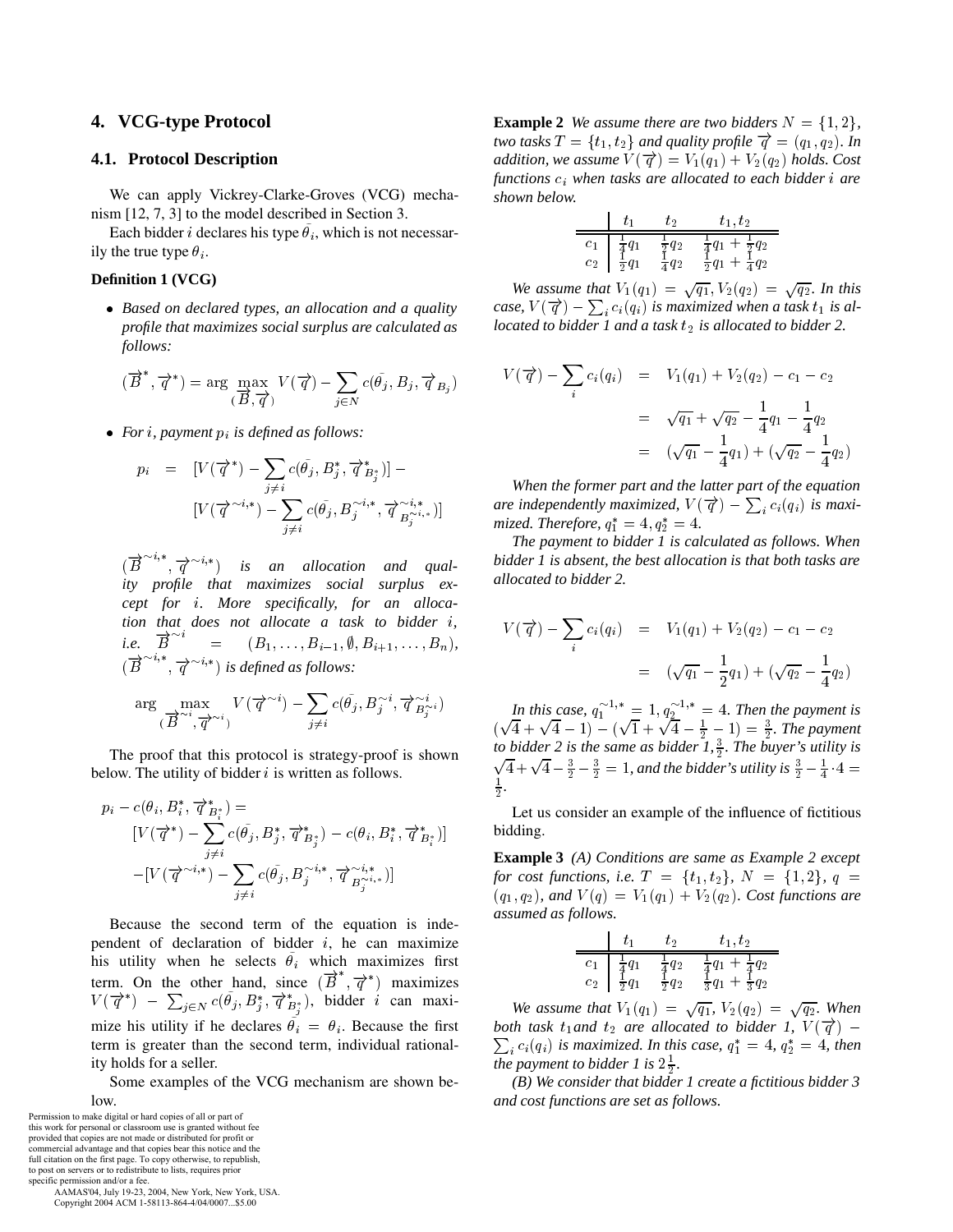|                  |                  | tэ               | $t_1, t_2$                          |  |
|------------------|------------------|------------------|-------------------------------------|--|
| $c_1$            |                  | $rac{1}{2}q_2$   | $rac{1}{2}q_2$                      |  |
| $\mathfrak{c}_2$ | $rac{1}{2}q_1$   | $rac{1}{2}q_2$   | $rac{1}{3}q_1$<br>$+\frac{1}{2}q_2$ |  |
| $c_3$            | $\frac{1}{2}q_1$ | $\frac{1}{4}q_2$ | $rac{1}{4}q_2$<br>$\overline{5}q_1$ |  |

*In this case, the best allocation is that is allocated to bidder 1 and*  $t_2$  *is allocated to bidder 3, and*  $q_1^* = 4$ ,  $q_2^* = 4$ . *Then, the payments of bidder 1 and bidder 3 are both*  $1\frac{1}{2}$ *. However, since bidder 1 and bidder 3 are the same one, bidder 3 obtains 3. This is greater than the payment of bidder 1 in Example 3 (A).*

## **4.2. Individual Rationality for Buyer**

Unfortunately, this protocol cannot guarantee individual rationality for the buyer. Actually, even if the type of the buyer is known, there exists no protocol that is strategyproof for sellers, individually rational both for sellers and a buyer, and can always achieve a Pareto efficient allocation.

We show a counter-example assuming such a protocol exists. There are two tasks 1, 2 and two quality level  $q_0, q_1$ .  $p_i$  $q_1$  means the task is performed and  $q_0$  means the task is not performed. We assume  $V((q_1, q_1)) = 10, V((q_1, q_0)) =$  $V((q_0, q_1)) = V((q_0, q_0)) = 0$ , i.e., these tasks are all-ornothing for the buyer. Assume bidder 1 can execute task 1 with quality  $q_1$  at cost 1, and bidder 2 can execute task 2 with quality  $q_1$  at cost 1. In this case, since the protocol is Pareto efficient, it must assign task 1 to bidder 1 and task 2 bidder 2.

Let us represent the payment bidder 1 receives as  $p_1$  and the payment of bidder 2 as  $p_2$ . In another situation, if the cost of bidder 1 is  $9 - \epsilon$ , where  $\epsilon$  is a small amount, since the protocol is Pareto efficient, the protocol still assign task 1 to bidder 1 and task 2 to bidder 2. Let us represent the payment bidder 1 receives in this case as  $p_1'$ . Since the protocol is individually rational, the following condition must hold:  $p'_1 \geq 9 - \epsilon$ . Since the protocol is strategy-proof,  $p_1 = p'_1$ must hold. Therefore,  $p_1 \geq 9 - \epsilon$ . The same condition holds for  $p_2$ . As a result,  $p_1 + p_2 \ge 18 - 2 \times \epsilon$  holds. However, this contradicts the assumption that the protocol is individually rational for the buyer.

#### **4.3. Additive Case**

Let us assume  $V$  is an additive form for the quality of each task, i.e.,  $V(\vec{q})$  can be represented as  $V(\vec{q}) =$  $V_1(q_1) + V_2(q_2) + \ldots + V_m(q_m)$ . In other words, the gross utility of the buyer is the sum of the utilities for all tasks. Such a utility is quite common if these tasks are independent for the buyer.

In this case, the VCG-type protocol satisfies individual rationality. We assume  $V_i$  is normalized by  $V_i(q_0) = 0$ , col in Permission to make digital or hard copies of all or part of

this work for personal or classroom use is granted without fee provided that copies are not made or distributed for profit or commercial advantage and that copies bear this notice and the full citation on the first page. To copy otherwise, to republish, to post on servers or to redistribute to lists, requires prior

specific permission and/or a fee. AAMAS'04, July 19-23, 2004, New York, New York, USA. Copyright 2004 ACM 1-58113-864-4/04/0007...\$5.00

where  $q_0$  means the task is not performed. Also, we assume  $V_B(\overrightarrow{q}_B) = \sum_{j \in B} V_j(q_j).$ 

The payment bidder  $i$  receives when he is assigned a bundle of tasks  $B_i$  and achieve quality profile  $\overrightarrow{q}_{B_i}$  is defined as follows:

$$
p_i = [V(\overrightarrow{q}^*) - \sum_{j \neq i} c(\widetilde{\theta}_j, B_j^*, \overrightarrow{q}_{B_j^*}^*)] -
$$
  

$$
[V(\overrightarrow{q}^{\sim i,*}) - \sum_{j \neq i} c(\widetilde{\theta}_j, B_j^{\sim i,*}, \overrightarrow{q}_{B_j^{\sim i,*}}^{\sim i,*})]
$$

Now, let us consider a case in which the task assignments and qualities except for bidder  $i$  are identical to  $B^*, \overrightarrow{q}^*,$  but tasks in  $B_i$  are not performed. In this case, the obtained social surplus becomes  $V_{T\setminus B}(\overrightarrow{q}_{T\setminus B})$  –  $\sum_{j\neq i}c(\theta_j, B_j^*, \overrightarrow{q}_{B_i^*}).$ The second term of the definition of  $p_i$ , i.e.,  $V(\overline{q}^{\sim i,*})$  –  $\sum_{j\neq i}c(\theta_j,B_j^{\sim i,*},\overline{q}^{\sim i,*}_{B_j^{\sim i,*}})$  is obtained -by optimizing the social surplus for all possible situations including the above-mentioned situation. Therefore, the following condition holds.

$$
p_i \leq [V(\overrightarrow{q}^*) - \sum_{j \neq i} c(\tilde{\theta}_j, B_j^*, \overrightarrow{q}^*_{B_j^*})] -
$$
  
\n
$$
[V_{T \setminus B}(\overrightarrow{q}^*_{T \setminus B}) - \sum_{j \neq i} c(\tilde{\theta}_j, B_j^*, \overrightarrow{q}^*_{B_j^*})]
$$
  
\n
$$
= V_B(\overrightarrow{q}^*_{B})
$$

As a result,  $\sum_{i \in N} p_i \leq V(\overrightarrow{q}^*)$  holds, which means the protocol is individually rational.

If  $V$  does not have an additive form, we can design a modified protocol that is individually rational for the buyer by sacrificing efficiency. Let us assume  $V_i'$  is an arbitrary function that satisfies the following condition:

• For all 
$$
\overrightarrow{q}
$$
,  $V(\overrightarrow{q}) \ge \sum_i V'_i(q_i)$  holds.

Then, let us represent  $\sum_i V'_i(q_i)$  as  $V'(\vec{q})$ . If we apply the VCG-type protocol assuming the buyer's gross utility is  $V'$  rather than  $V$ , as in the above discussion, we derive  $\sum_{i \in N} p_i \leq V'(\overrightarrow{q}^*)$  holds. Since  $V'(\overrightarrow{q}^*) \leq V(\overrightarrow{q}^*)$  $\mathbf{r}$ holds, we can guarantee that this modified protocol satisfies individual rationality for the buyer. However, this protocol optimizes the social surplus using  $V'$  rather than the true gross utility of the buyer. Therefore, this protocol cannot guarantee Pareto efficiency.

Please note that this condition, i.e.,  $V$  has an additive form, is a sufficient but not necessary condition that the VCG-type protocol is individually rational for the buyer. We expect that a condition similar to decreasing marginal utility [15] would be a necessary condition.

## **5. Extension of PORF Protocol**

In this section, we show that any strategy-proof protocol in this model can be represented as a framework called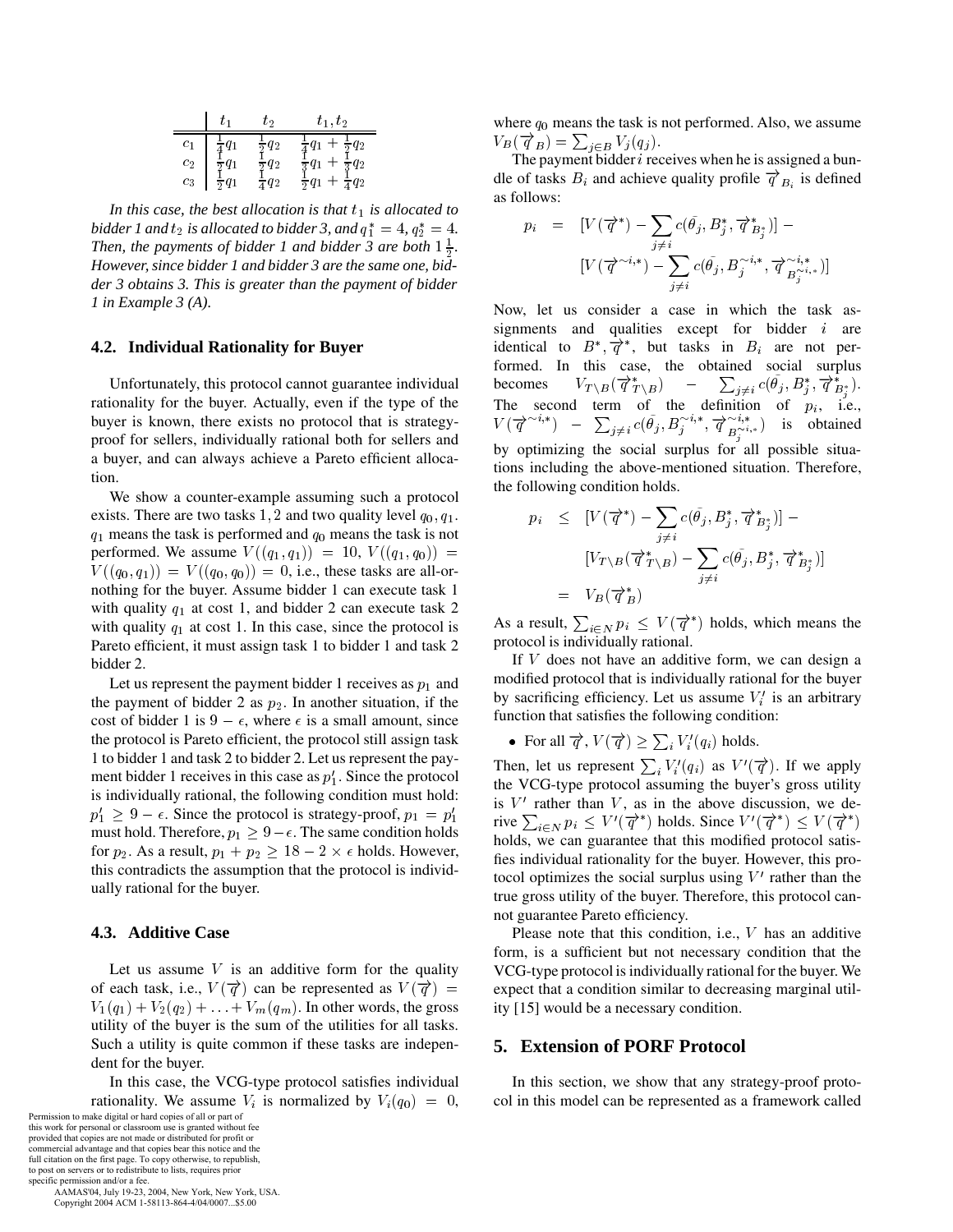Price-Oriented Rationing-Free (PORF) protocol. For a standard combinatorial auction, it is shown that any strategyproof protocol can be represented as a PORF protocol [13]. We then show that the PORF framework can be extended to the case of a combinatorial, multi-attribute procurement auction.

A PORF Protocol is defined as follows.

## **Definition 2 (PORF Protocol)**

- Each bidder *i* declares his type  $\theta_i$ , which is not neces*sarily the true type*  $\theta_i$ .
- For each bidder *i*, for each bundle  $B \subseteq T$ , and for *each quality profile*  $\overrightarrow{q}_B$ , the payment  $p_{i,B}$   $\overrightarrow{q}_B$  is de *fined. This payment must be determined independently* of  $i$ 's declared type  $\theta_i$ , while it can be dependent on de*clared types of other bidders.*
- We assume  $p_{i, \emptyset, (i)} = 0$  holds.
- For bidder *i*, a bundle  $B^*$  is allocated and he *is required to achieve the quality*  $\overrightarrow{q}_{B^*}$ *, where*  $(D \cdot q_{R*})$  $B^*$  and  $\sum_{i=1}^{\infty}$   $\sum_{j=1}^{\infty}$   $\sum_{j=1}^{\infty}$   $\sum_{j=1}^{\infty}$   $\sum_{j=1}^{\infty}$   $\sum_{j=1}^{\infty}$   $\sum_{j=1}^{\infty}$   $\sum_{j=1}^{\infty}$   $\sum_{j=1}^{\infty}$   $\sum_{j=1}^{\infty}$   $\sum_{j=1}^{\infty}$   $\sum_{j=1}^{\infty}$   $\sum_{j=1}^{\infty}$   $\sum_{j=1}^{\infty}$   $c(\theta_i, B, \overrightarrow{q}_B)$ . Bidder i receives  $p_{i,B^*, \overrightarrow{q}_{B^*}}$ . If *there exist multiple bundles that maximize i's utility, one of these bundles is allocated.*
- *The result of the allocation satisfies* allocationfeasibility, *i.e.*, for two bidders *i*, *j* and bundles al*located to these bidders*  $B_i^*$  *and*  $B_i^*$ *,*  $B_i^* \cap B_i^* = \emptyset$ *holds.*

It is straightforward to show that a PORF protocol is strategy-proof. For each bundle and quality profile, the payment that bidder  $i$  receives is determined independently of *i*'s declared type, and he can perform the bundle with the quality so that his utility is maximized independently of the allocations of other bidders, i.e., the protocol is rationing-free.

On the other hand, in a PORF protocol, the payments must be determined appropriately to satisfy allocation-feasibility. The definition of a PORF protocol requires that if there exist multiple bundles that maximize *i*'s utility, then one of these bundles must be allocated, but it does not specify exactly which bundle should be allocated. Therefore, if there exist multiple choices, the auctioneer can adjust the allocation of multiple bidders in order to satisfy allocation-feasibility.

**Theorem 1** *Any strategy-proof combinatorial multiattribute auction protocol can be described as a PORF protocol.*

This can be derived from lemma 1 and lemma 2 described below.

**Lemma 1** *When types declared by the others are fixed, a strategy-proof protocol can be written as a function*  $\pi$ *. The* 

 AAMAS'04, July 19-23, 2004, New York, New York, USA. Copyright 2004 ACM 1-58113-864-4/04/0007...\$5.00

*argument of*  $\pi$  *is bidder i's declared type*  $\theta$ *, and it returns* bundles B, the qualities  $\overrightarrow{q}_{B}$ , and the payments  $p$  bidder  $i$ 's *receives, i.e.,*  $\pi(\theta) = (B, \overrightarrow{q}_B, p).$ 

*Assume for*  $\theta$ ,  $\theta'$ ,  $\pi(\theta) = (B, \overrightarrow{q}_B, p)$  and  $\pi(\theta') =$  $(B, \overrightarrow{q}_B, p')$  hold, i.e., the protocol assigns the same bun*dle and quality profile. Then,*  $p = p'$  *must hold.* 

**Proof:** We assume that  $p < p'$  without loss of generality. When a bidder's true type is  $\theta$ , if he declares false type  $\theta'$ , the payment increases though the bundle and the quality are the same. This is contrary to the assumption that  $\pi$ is strategy-proof. Therefore, the unique payment is determined, when  $\pi$  allocates the bundle B at quality  $\overrightarrow{q}_B$  to bidder  $i$ .  $\Box$ 

From Lemma 1, we can describe the payment of a strategy-proof protocol as  $p(B, \overrightarrow{q}_B)$ , i.e., a function of the allocation and quality profile.

 $_{B}$  arg max **Lemma 2** *A* strategy-proof protocol  $\pi$  is de*scribed as a PORF protocol, that is, for any*  $\theta$ ,  $\pi(\theta)$  =  $(B, \overrightarrow{q}_B^{\rightarrow}, p(B, \overrightarrow{q}_B^{\rightarrow})), (B, \overrightarrow{q}_B^{\rightarrow})$  =  $\argmax_{(B,\overrightarrow{q}_{B})} p(B,\overrightarrow{q}_{B}) \ - \ c(\theta,B,\overrightarrow{q}_{B}) \ \ holds, \ \ where$  $(B, \overrightarrow{q}_B, p(B, \overrightarrow{q}_B)) \in \bigcup_{\theta} \pi(\theta)$ . In other words, the pro*tocol allocates*  $(B, \overrightarrow{q}_B)$  which maximizes bidder *i*'s utility based on the payment  $p(B, \overrightarrow{q}_B)$ , which is de*fined by each combination of B*,  $\overrightarrow{q}$ <sub>B</sub>.

 $\pi = \Psi$   $\pi(\theta') = (B', \overrightarrow{q}_{B'}, p')$  and  $p(B, \overrightarrow{q}_B) - c(\theta, B, \overrightarrow{q}_B)$  < **Proof:** Assume that this does not hold, i.e., there exists  $p(B', \overrightarrow{q}_{B'}) - c(\theta, B', \overrightarrow{q}_{B'})$  holds. In this case, if a bidder's true type is  $\theta$ , when he declares his true type, his utility is  $p(B, \overrightarrow{q}_B) - c(\theta, B, \overrightarrow{q}_B)$ , and when he declares false type  $\theta'$ , his utility is  $p(B', \overrightarrow{q}_{B'}) - c(\theta, B', \overrightarrow{q}_{B'})$ . The latter utility is greater than the former. This contradicts the assumption that  $\pi$  is strategy-proof.  $\Box$ 

## **6. False-name-proof Protocol**

The VCG-type protocol described in Section 4 is strategy-proof and individually rational both for bidders and the buyer if  $V$  has an additive form. However, it is not false-name-proof protocol as described in Example 3. In this section, we develop a false-name-proof protocol in our model.

#### **6.1. Additive Case**

First, we consider the case that  $V(\vec{\tau})$  has an additive form for the quality of each task, i.e.,  $V(\vec{q})$  can be repthe contract of the contract of the contract of the contract of the contract of the contract of the contract of resented as  $V(\vec{q}) = V_1(q_1) + \ldots + V_m(q_m)$ . We denote  $_{i\in B}V_{j}(q_{j})$  as  $V_{B}(\overrightarrow{q}_{B}).$ 

We determine the payment that bidder  $i$  receives if bundle *B* and quality profile  $\overrightarrow{q}_B$  is assigned to bidder *i* as follows.

Permission to make digital or hard copies of all or part of this work for personal or classroom use is granted without fee provided that copies are not made or distributed for profit or commercial advantage and that copies bear this notice and the full citation on the first page. To copy otherwise, to republish, to post on servers or to redistribute to lists, requires prior specific permission and/or a fee.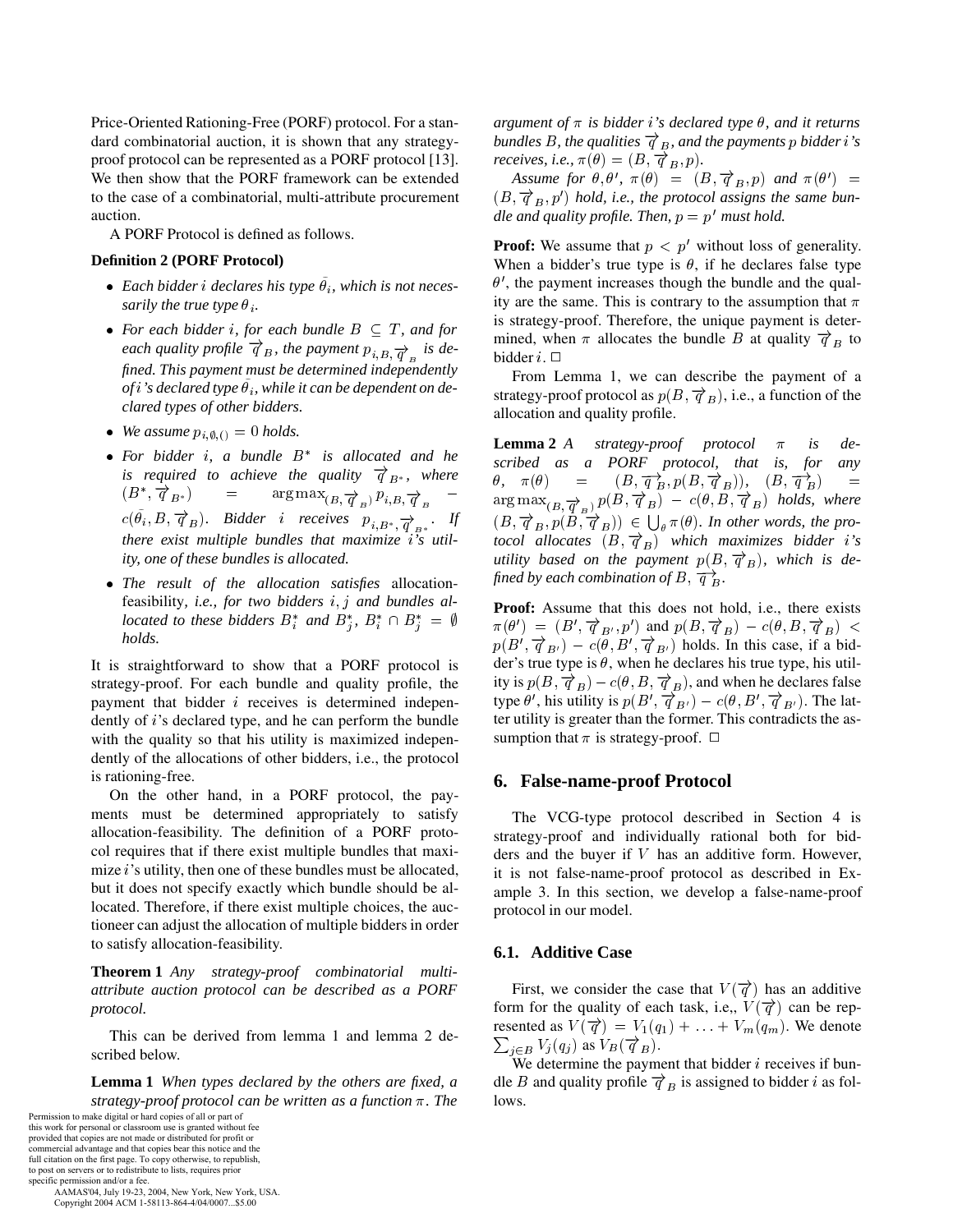- First, we define  $s_{i,B}$  as:  $\max(0, \max_{B',j\neq i,\overrightarrow{q}_{B'}}(V_{B'}(\overrightarrow{q}_{B'})-c(\theta_j, B', \overrightarrow{q}_{B'}))),$ where  $B'$  represents an arbitrary bundle, which conflicts with B, i.e.,  $B \cap B' \neq \emptyset$ .
- Then,  $p_{i,B} \overrightarrow{q}$  is defined as  $V_B(\overrightarrow{q}_B) s_{i,B}$ .

**Theorem 2** In case that  $p_{i,B} \rightarrow$  is defined as above, the *protocol satisfies allocation-feasibility.*

**Proof:** For each task  $t_k$ , let us select a bidder, a bundle and a quality profile  $j^*, B^*, \overrightarrow{q}_{B^*}$  so that  $V_B(\overrightarrow{q}_B)$  – called to  $c(\theta_j, B, \overrightarrow{q}_B)$  is maximized for all bundles that include  $t_k$ .

For the other bidder i, the payment is  $V_{B}(\vec{q}_{B})$  –  $[V_{B^*}(\overrightarrow{q}_{B^*})-c(\theta_i, B^*, \overrightarrow{q}_{B^*})]$  when he carries out any bundle B' that includes  $t_k$  at  $\overrightarrow{q}_{B'}$ . If he chooses this bundle and quality profile, his utility is given as follows.

$$
V_{B'}(\overrightarrow{q}_{B'}) - [V_{B^*}(\overrightarrow{q}_{B^*}) - c(\theta_j, B^*, \overrightarrow{q}_{B^*})]
$$
  
\n
$$
-c(\theta_i, B', \overrightarrow{q}_{B'})
$$
  
\n
$$
= [V_{B'}(\overrightarrow{q}_{B'}) - c(\theta_i, B', \overrightarrow{q}_{B'})]
$$
  
\n
$$
-[V_{B^*}(\overrightarrow{q}_{B^*}) - c(\theta_j, B^*, \overrightarrow{q}_{B^*})]
$$

Because of the condition of choosing  $B^*$ , etc., the second term is greater than the first term. Therefore, this utility is negative so bidder  $i$  won't choose this bundle. Therefore, allocation-feasibility holds.  $\Box$ 

Next, we show that the protocol is also false-name-proof. If bidder *i* is assigned a bundle  $B = B1 \cup B2$  with qual-

ity profile  $\overrightarrow{q}_B$ , the payment is  $V_B(\overrightarrow{q}_B) - s_{i,B}$ .

If bidder *i* uses two identifiers  $(i'$  and  $i'$ ) and is assigned B1 for i' and B2 for i'', the payment becomes as follows<sup>2</sup>.

$$
V_{B1}(\vec{\boldsymbol{q}}_{B1}) - s_{i,B1} + V_{B2}(\vec{\boldsymbol{q}}_{B2}) - s_{i,B2}
$$
  
=  $V_{B1}(\vec{\boldsymbol{q}}_{B1}) + V_{B2}(\vec{\boldsymbol{q}}_{B2}) - [s_{i,B1} + s_{i,B2}]$   
=  $V_B(\vec{\boldsymbol{q}}_B) - [s_{i,B1} + s_{i,B2}]$ 

Since  $s_{i,B} = \max(s_{i,B1}, s_{i,B2}), s_{i,B} \leq s_{i,B1} + s_{i,B2}$  holds. Therefore, if a bidder uses two identifiers and is assigned tasks separately, his payment becomes less. Thus, this protocol is false-name-proof.

Also, this protocol is individually rational for both bidders and the buyer. Since a bidder can always choose not to perform any task, his utility is at least 0. Also, for the buyer,  $s_{i,B}$  is non-negative. Therefore, for any feasible allocation with quality profile  $\vec{q}$ , the sum of the payments is less than  $V(\vec{\sigma})$ .

**Example 4** We assume there are two bidders  $N = \{1, 2\}$ ,  $\qquad$ *two tasks*  $T = \{t_1, t_2\}$  and quality profile  $\overrightarrow{q} = (q_1, q_2)$ . In Which *addition, we assume*  $V(\vec{q}) = V_1(q_1) + V_2(q_2)$  *and*  $V_i =$  $\sqrt{q_i}$ . Costs are shown below for when tasks are allocated to *each bidder .*

Permission to make digital or hard copies of all or part of this work for personal or classroom use is granted without fee provided that copies are not made or distributed for profit or commercial advantage and that copies bear this notice and the full citation on the first page. To copy otherwise, to republish, to post on servers or to redistribute to lists, requires prior

specific permission and/or a fee. AAMAS'04, July 19-23, 2004, New York, New York, USA. Copyright 2004 ACM 1-58113-864-4/04/0007...\$5.00

| hidden 1 | bidder 2      |               |               |               |
|----------|---------------|---------------|---------------|---------------|
| $q_i$    | $t_1$         | $t_2$         | $t_1$         | $t_2$         |
| $I$      | $\frac{1}{4}$ | $\frac{1}{2}$ | $\frac{1}{2}$ | $\frac{1}{4}$ |
| $4$      | $I$           | $2$           | $\frac{1}{2}$ | $\frac{1}{4}$ |

*When a bidder has carried out both tasks, the costs are added.*

*Combinations of bundles of tasks are represented as*  $\{t_1, t_2\}, \{t_1\}, \{t_2\}, \emptyset.$ 

In the case that  $t_1$  is allocated to bidder 1 and  $t_2$  is allo*cated to bidder 2, the payments and the utilities of bidder 1 for each quality are shown below.*

| $q_1$ | $q_2$ | payment        | utility        |
|-------|-------|----------------|----------------|
| $I$   | $I$   | $-\frac{1}{2}$ | $-\frac{3}{4}$ |
| $I$   | $4$   | $\frac{1}{2}$  | $\frac{1}{4}$  |
| $4$   | $I$   | $\frac{1}{2}$  | $-\frac{1}{2}$ |
| $4$   | $4$   | $\frac{3}{2}$  | $\frac{1}{2}$  |

In this case, the maximum utility of bidder 1 is  $\frac{1}{2}$ . For the <u>experimental properties</u> *other bundles, the maximum utilities are calculated in the same way. These are shown as follows.*

| task allocation | maximum |         |  |
|-----------------|---------|---------|--|
| of bidder 1     | payment | utility |  |
| $t_1, t_2$      |         |         |  |
| $t_{1}$         | ച       |         |  |
| to              |         |         |  |
|                 |         |         |  |

*Therefore, the best allocation for bidder 1 is that he chooses only*  $t_1$ *, then he obtains the payment*  $\frac{3}{2}$  *and the utility*  $\frac{1}{2}$ .

 *For bidder 2, the best allocation is that he chooses only*  $t_2$  at the quality 4, then he obtains the payment  $\frac{3}{2}$  and the *utility*  $\frac{1}{2}$ .

*In this case, social surplus is 2.*

**Example 5** *Next, we consider the example of the same conditions as in Example 4, except for a table of costs.*

*Costs are shown below, when tasks are allocated to each bidder , respectively.*

| $bidden 1 \mid bidden 2$ |    |  |    |  |
|--------------------------|----|--|----|--|
|                          | tэ |  | Ťэ |  |
|                          |    |  |    |  |
|                          |    |  |    |  |

*The result of calculation of bidders' utilities is that bidder 1's utilities are always negative or 0, and the bundle which makes bidder 2's utility positive is the only one described below.*

| bundle    | quality | utility       |
|-----------|---------|---------------|
| $\{t_1\}$ | $\{1\}$ | $\frac{1}{2}$ |

*In this case, bidder 2's utility is*  $\frac{1}{2}$ *. Social surplus is*  $\frac{1}{2}$ *and the buyer's utility is 0.*

<sup>2</sup> Strictly speaking, the payment becomes less because the declaration of  $i'$  can decrease the payment for  $i''$ .